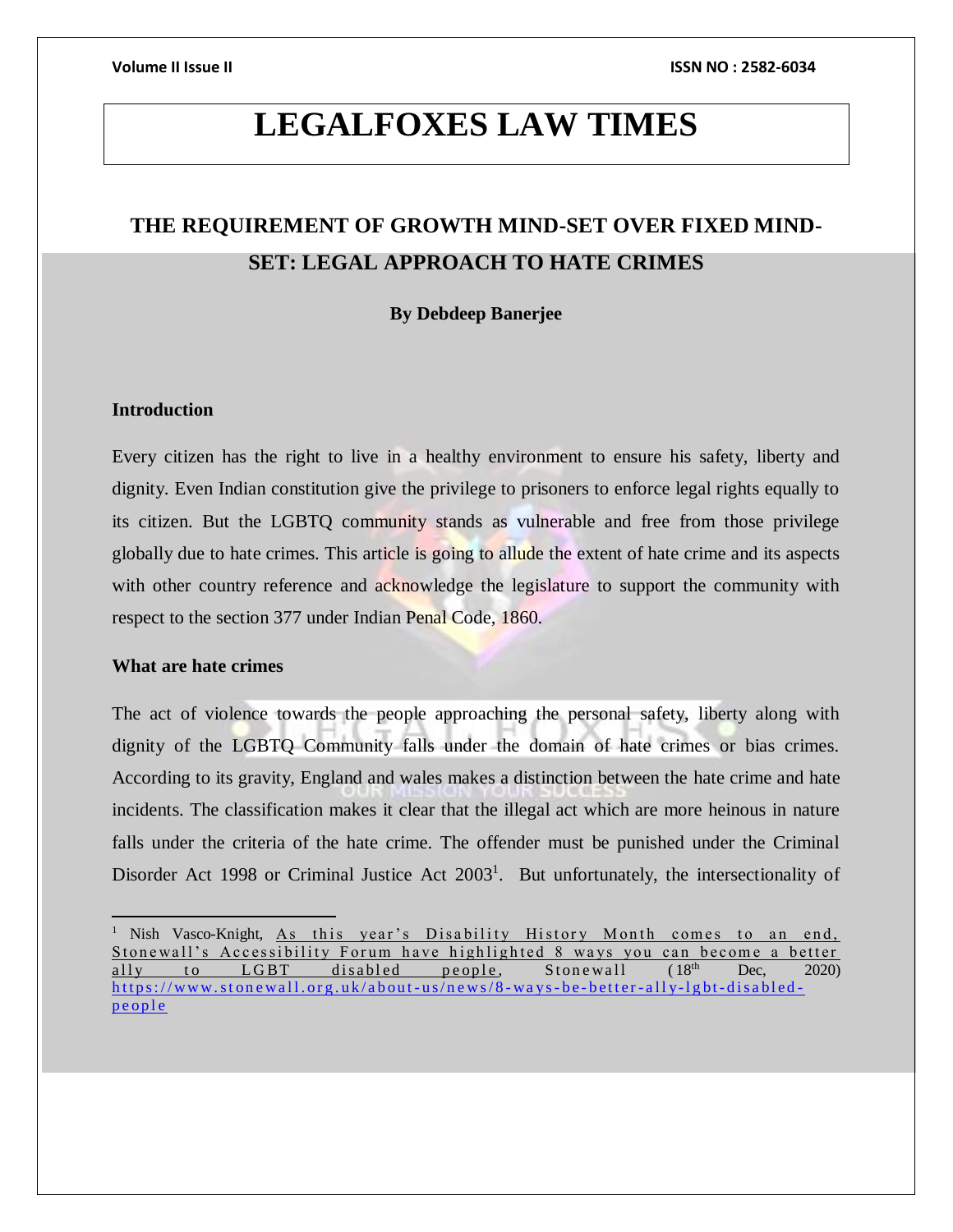#### **Volume II Issue II ISSN NO : 2582-6034**

crime cannot be recognised by legislature. On the other hand, the prejudice towards a person's identity by verbal abuse or physical attacks, threat call or online abuse comes under the domain of hate incident.

The LGBTQ community stands for the homophobic, biphobic, transphobic people who suffered the hostility from the society without any justifiable reason. Today, not only the Indian society but also globally, this community is facing hatred due to their identity. Apart from legislation and strong judiciary, we need to develop a growth mind-set that can promote each community without any hesitation.

Homophobic and transphobic offence has been accounted as a global issue. It goes from forceful mental tormenting to actual attack, torture and murder. Sexual savagery has additionally been broadly revealed, including punitive rape, in which men assault women thought to be lesbian and attempt to fix their identity of homosexuality. It's one of the grievous savagery happens in the city, openly stops, schools, in work environments, and in police cells too. A typical attribute to non-supporter of LGBTQ violations is their mercilessness.

Torment and abuse to lesbian, gay, bisexual, transsexual and intersex individuals has additionally been widely archived. Regular torment happens in spots of confinement, where LGBT individuals might be exploited by cops. A few types of compulsory clinical treatment may likewise be conducted to prove their identity which is against the liberty and dignity. 95 percent of this community has suffered the verbal abuse in the work place till now.

# **Background of Hate Crimes OUR MISSION YOUR SUCCESS**

Assaults on the individual belonging to LGBTQ community, resulting to a challenge to a nation for securing equality and preserving legal rights due to their sexual orientation. Their identifications are viewed as a type of sex based brutality. Since 550 BC, the community is facing challenges even for survive in the society due to their identification with regards to their sexual orientation. For securing the essence of justice and equity in the nation, kings along with superiors started developing new rules and regulations to their existing legislature. The Leviticus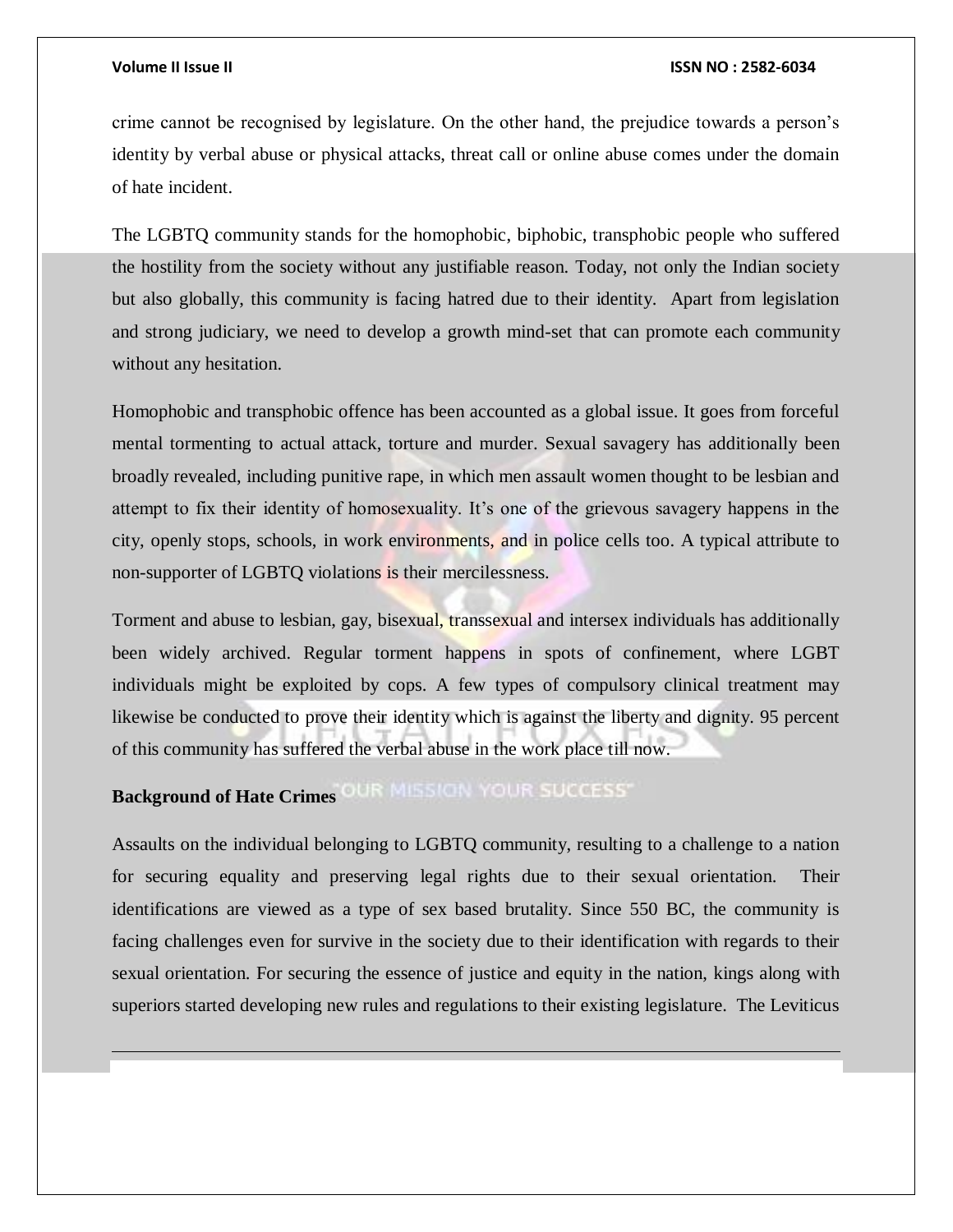#### **Volume II Issue II ISSN NO : 2582-6034**

book of the Bible and Comparative laws of ancient Rome for prehistoric Germanic culture give us the idea of formulation of specific law with regards to secure the community's legal rights.

Ironically, laws were developed but their legal rights are not secured till date. In 400 AD, the Gay community was announced unlawful in Rome and suffered starvation as their punishment. In many law books of Muslim nations, it was written to give capital punishment to the gay people. According to the report of the Leicester Hate crime research, the offences related to hate crime was emerged more than 400 years from a diverse socio-economic background. In 1933 the Nazis had detained 100,000 gay people for 12 years.

The United Nations political bodies has the rights and convention for the LGBTI community since 1945. But it was remained idle before the people until 1994. By the landmark case of 'Toonen V. Australia' which highlighted the Universal Human Rights Committee to set a resolution before the world. By the International Covenant on Civil and Political Rights it was decided that the violation to homosexuality as a sexual orientation is same as the infringement to human rights. By this statement made by the Universal Human Rights Committee sexual orientation became a topic of debate for the  $4<sup>th</sup>$  conference on woman in Beijing. The challenges faced by the people was added into 'woman's right to control their sexuality'. It was addressed by the lesbian lady named Beverly PalesaDitsie before the world. After her challenging speech, LGBT issues and challenges were added to the state list along with its respective resolutions.

Today, the LGBTI community are marginalized although human rights standard is accountable to everyone. In seventy- five countries the relationship between LGBTI community is marked illegal which is infringement to Universal Declaration of Human Rights. Existing law creates a gap among the citizen that give rises to decimation among all due to their sexual orientation. They face inferiority not only in work place but also in their private lives. It makes many transgender to opt medical treatment to meet all the legal rights without any discrimination.

### **Duties of Nation against hate crimes**

States are obliged to the people of LGBTI for ensuring the legislature. It's the right of everyone to live a healthy life with their personal liberty with dignity. So it's the implied obligation not only the region but also the centre to amend the existing law to preserve the community's legal rights and privileges. In recent years, India has developed a law for ensuring the rights of LGBT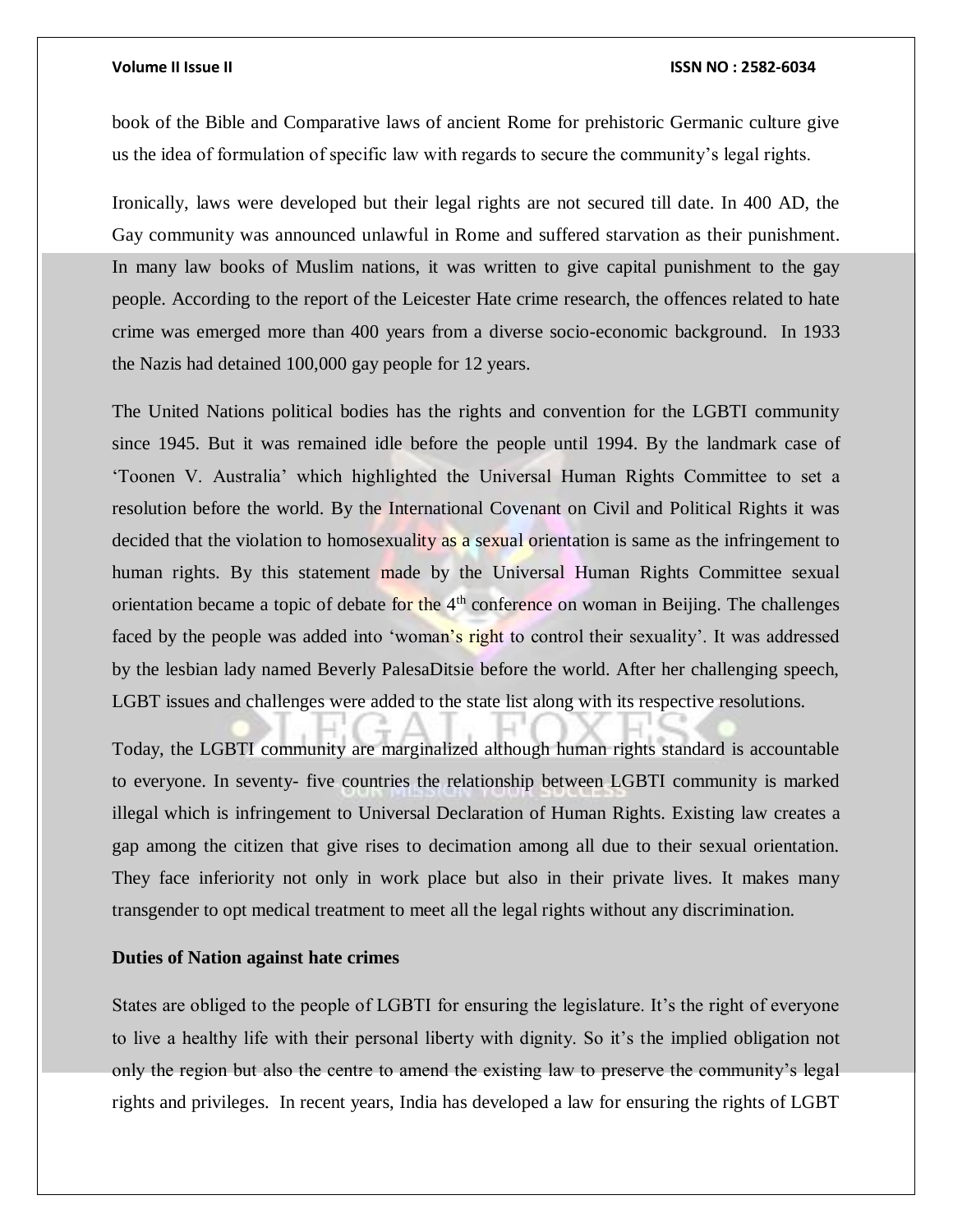$\overline{a}$ 

#### **Volume II Issue II ISSN NO : 2582-6034**

and make it decriminalised in the year 2018. It was the remarkable step taken to break the custom and colonial rule by interpreting the article 15 of Indian constitution. For the community's liberty, Indian constitution gives the privilege to undergo medical surgery under the legislation 2019. By supporting the essence of legislation, project hijras has been started by many states. For the community's welfare, government provide pension scheme and free assist to medication to more than 480000 transgender. Hinduism acknowledges the importance of third gender and its positive impact on our society. By the custom and the landmark judgement of 'Navtej Singh Johar V. Union of India' make Hon'ble Supreme court to decriminalise consensual homosexual intercourse under section 377 of the Indian Penal Code, 1860. This landmark decision of Hon'ble court was welcomed by the community and give them a hope for a discrimination free society dealing with equal rights. The infringement of said provision make the accused imprisoned for life. Previously, Gay sex was made illegal and 10 years of confinement given to the people belonging to community. By this amendment, the historic moment in Indian judiciary came into force to overrule the colonial rule. It was further extended to the state of Jammu and Kashmir by the provision of article 141 and Delhi agreement along with Ranbir Penal laws.

From the Gay Pride & HIV awareness march of 2011 in the old city area of Pune, it became the tradition to follow on every  $11<sup>th</sup>$  Decemberto support the LGBTI community. It's well known as Pune Pride Parade which reflects to Indian society to stand with the LGBTQ community. Apart from the pride parade, many renowned companies started looking after their employee's sexual orientation along with demo graphs. To secure the equal job opportunities, they are creating more inclusive workplace to recruit those individuals.

After the enforcement of section 377 all over India, the fixed mind set of the society has not changed yet. The foundation has made in 2018, still society is not accepting the transformation within its tradition<sup>2</sup>. The youth named the judgement after 'victory of love' but there is an absence of due diligence to them. The people belonging to the community, finds it difficult to adapt themselves before the society because of past hatred. There life has not changed after the

<sup>2</sup> Danish Sheikh, SanhitaAmbast, The Criminalization of same sex relations in India comes at a high cost to the LGBT community, Policy Forum (26<sup>th</sup> April, 2016), [How India's law fails LGBT people](https://www.policyforum.net/indias-law-fails-lgbt-people/) - Policy Forum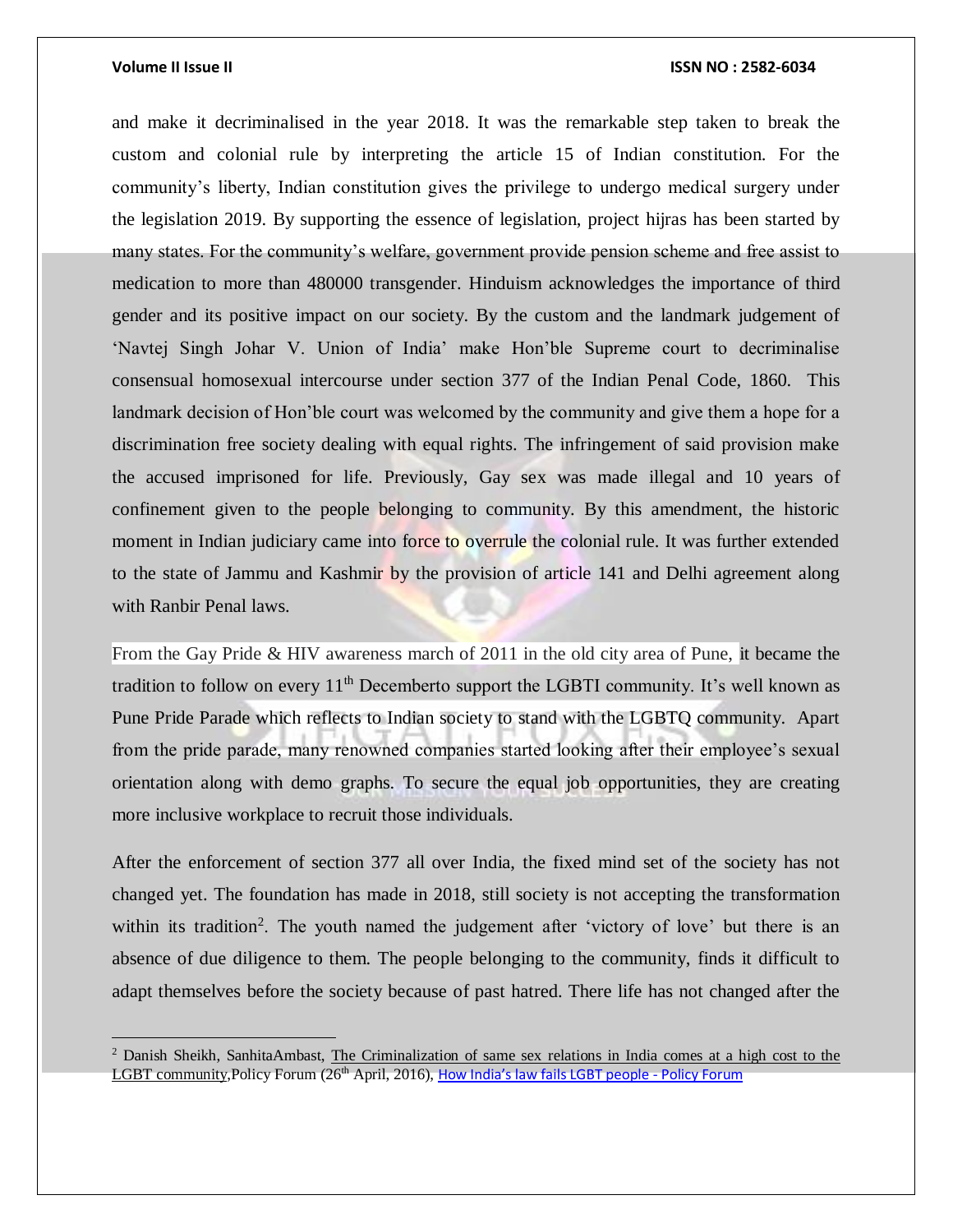#### **Volume II Issue II ISSN NO : 2582-6034**

historic verdict. Indian society is not that progressive to have a discussion on homosexuality. Moreover, a growth mind-set is needed to eradicate the prejudice to the community. On the other hand, in metro areas the individuals became more confident and perusing their carrier accordingly. Vikram Seth, the name which does not need any recognition, the writer of the wellknown novel 'The Suitable Boy' belongs to the gay community. He worked as the most influential personality and motivated the LGBTQ community. After the battle of 377, the unity of LGBTQ became more strong and the offences related to hate crime and hate incidents has reduced drastically.

As per the FBI's 2018 hate crime statics data, adolescents perpetrated 15.3 percent of the offence revealed in 2018, and 9.2 percent of occurrences happened at schools or universities. UNESCO reviewed 371 sexual and sex minority youth, and more than 60 focused activist gatherings in Tamil Nadu state. 84 percent of members revealed being tormented and most by different understudies, however in one-fifth of those cases by a male instructor. Just 18 percent of the individuals who were harassed said they mentioned that they told to their respective school authorities. This data suggest itself to add a subject regarding LGBTQ community with respect to the hate crimes and incidents. The international interdisciplinary council need to be promoted over the schools and university to reduce the hate incident rate. In other countries, the experts have seen an enthusiastic projection in homophobic and transphobic hostility of noticeable definitive advances. So it's the obligation of government not only to address discrimination to ensure equality but also adequate diligence to prevent such offences. The United Kingdom has achieved the adequate regulatory measures by guiding the gravity of the offence. To perceive the measure, the nation after addressing the offence made a supposition to the wrongdoing worldview. They develop the ACPO guidelines to diminish the rate of hate crime and hate incidents.

#### **Steps taken worldwide to prevent Hate crime**

To prevent the extent of hate crime against the LGBTQ, North America has established the National Coalition of Anti-Violence Programs since 2013. It has been ensuring the legal rights of the victims of HIV affected as well anti-LGBTQ offence. It supports the victims those who have the fear to report against hate crime or hate incidents before the police. According to the report of NCAVP, the registered hate crimes declined at a rate of 11percent in previous years.